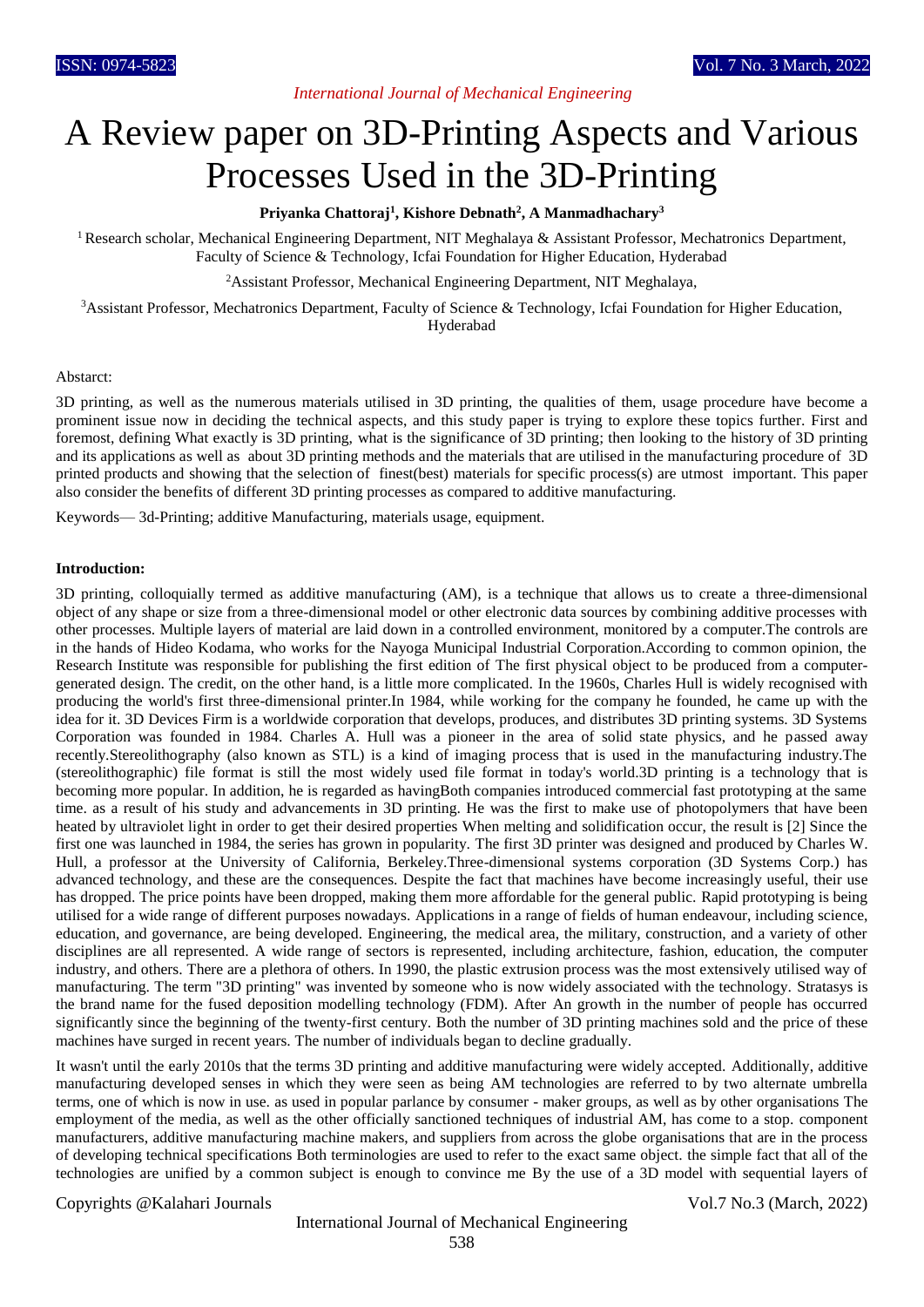material addition and joining Computer-controlled work envelopes are a kind of work envelope. The following are some of the other terms that have been used as AM synonyms: Desktop manufacturing, fast manufacturing, and agile tooling are all names that have been used to characterise various kinds of manufacturing processes. Manufacturing on demand (MOD) is a word that refers to the process of creating items in response to customer demand. The decade of the 2010s was the first decade in the twenty-first century.

Metal end-use components, such as engine brackets and huge manufactured steel structures, are used in what situations. This region would be used for the cultivation of nuts (either before or instead of machining) Instead of being machined from raw materials, job production is employed in place of this practise. Both bar stock and plate are viable options.



Fig. 1. 3D-printer

#### **Metal 3D Printer**

We will go through the fundamentals of SLM and DMLS 3D printing for metal parts. Learn about the underlying mechanics of SLM and DMLS, as well as how they connect to the primary advantages and limits of 3D printing technology. Metal additive manufacturing technologies Selective Laser Melting (SLM) and Direct Metal Laser Sintering (DMLS) are both members of the powder bed fusion 3D printing family and are both used to create metal parts. It is possible can draw parallels between the two technologies, which are as follows: both technologies employ a laser to scan and selectively fuse (or melt) metal powder particles, joining them together and creating a component layer by layer. Furthermore, the metals utilised in both methods are granular metals, which means that they are easy to work with.

When it comes down to it, the distinctions between SLM and DMLS are based on the principles of the particle bonding process (as well as patents): SLM use metal powders with a single melting temperature that completely melts the particles, while DMLS employs a powder consisting of elements with various melting points that fuse on a molecular level when exposed to high temperatures.

#### **A computer-aided design (CAD) system**

3D printable models may be created by scanning a 3D model using a 3D scanner or by utilising CAD design software to create the model. Manual modelling is a way of producing models that is not automated. In order to create 3D computer graphics, geometric data must be prepared, and this process might take many hours. is a technique that is similar to the process of sculpting in its execution. Modeling in three dimensions (or 3D modelling) is a technique for constructing three-dimensional things. an investigation of and collection of information on the shape and appearance of a an item that really exists A 3D model of the scanned object is generated using the information obtained from the scan.

Manufacturers may produce 3D models manually or automatically, which can then be used in the manufacturing process. When it comes to the average customer, printed models might be fairly tough to comprehend. That Consequently, an increasing number of online markets have sprung up in recent years. Shapeways, Thingways, and Thingways are the most popular 3D printing platforms in different countries throughout the world. Poetry, My Mini Factory, and Threading are among the themes featured in this issue.

Copyrights @Kalahari Journals Vol.7 No.3 (March, 2022)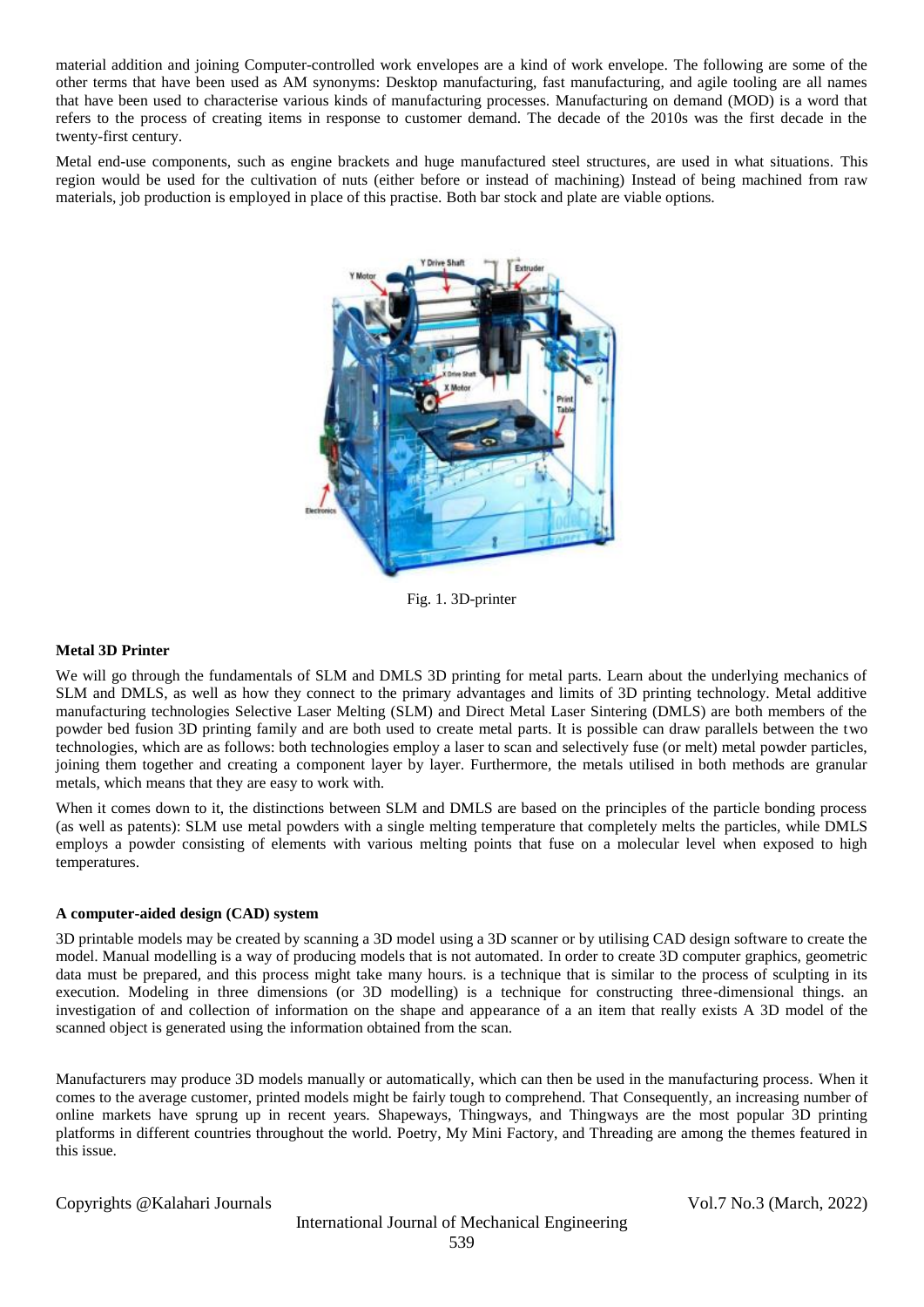#### **B. The printing process itself**

Before printing a 3D model created from an .STL file, it is important to prepare the model. A piece of software known as a "slicer" is responsible for processing the data. This technique converts a three-dimensional representation into an array of small layers. produces a G-code file based on the provided parameters. An STL file contains the necessary instructions. with an eye toward an inkjet printer Slicer programmes are readily accessible for download, many of them free and open source. Cura, Slic3r, and other 3D printing programmes are only a few examples of the programmes that are available. A 3D printer is a machine that creates three-dimensional items by printing them in three dimensions. The following layers are set down in line with the G-code instructions that were provided. a liquid, powder, or sheet component is utilised to create a model from a source of information The cross-sections of a model are displayed in a sequential manner. These layers, which are made up of a variety of materials the virtual cross sections extracted from the CAD model; and the virtual cross sections Models are joined or fused together in order to get the final shape of the finished product. The Obviously, the ability to manufacture almost anything is the most significant advantage of this technology. any geometric figure or shape of any type, regardless of its geometry Model creation using a variety of materials is shown. Existing treatments may take anything from a few hours to several days to perform, depending on their complexity. days, depending on the technique used, the size and complexity of the project, and the approach taken The degree to which the model is complicated Generally speaking, additive systems are capable of Reduce this time to a few hours or minutes at the most; the amount of time required varies substantially depending on the scenario. in accordance with the kind of equipment used, the size and amount of Models are presently in the process of being created.

#### **C. Bringing everything together.**

Despite the fact that the resolution obtained by the printer is adequate for the task at hand, In many circumstances, it is required to print a slightly expanded version of the document in order to read it. initially drawing an object at a standard resolution, then removing any unnecessary material using It is possible to enhance precision by using a higher-resolution processing approach. As This press release includes information about the Accucraft iD-20 and other equipment. In International Manufacturing Technology, a number of additives are shown. A number of materials may be used in the manufacturing process, depending on the technique. Materials that are utilised in the process of putting together components



Fig. 2. Printing procedure

#### **EXAMPLES OF PROCESSES (PART III)**

Since the late 1970s, a variety of different 3D printing processes and technologies have been created. One of the most recent is additive manufacturing. The printers were already at work. Originally, they were rather large and expensive in comparison to the amount of work they could do. An extremely wide range of additive manufacturing processes are accessible for implementation. are now available for purchase on the internet. Some of the techniques include melting or softening of the materials. An example of a material that was utilised to construct the layers is a selective laser. Selected laser sintering (SLS), selective laser melting (SLM), and fused deposition modelling are all terms used to describe the process of selective laser sintering.

Others make use of fluid deposition modelling (FDM), while yet others make use of liquid cure technology. Materials that have been made using a multitude of different ways, such as, for example, Stereolithography (SLA) and laminated things are two concepts that spring to mind when thinking about laminated objects. the procedure for producing a product (LOM). One example is the employment of Selective Laser Sintering (SLS) technology. It was invented and patented the SLS (selective laser sintering) method of making ceramic parts. Dr. Carl Deckard and his academic supervisor, Dr. Joe Beaman, were questioned at the University of California, Los Angeles. The mid-1980s saw the establishment of the University of Texas at Austin, under the guidance of The help of DARPA has been recognised. The aforementioned Deckard took part in the DTM, the start-up company that emerged as a consequence, was established to design and produce products. Construct the selective laser sintering equipment

#### Copyrights @Kalahari Journals Vol.7 No.3 (March, 2022)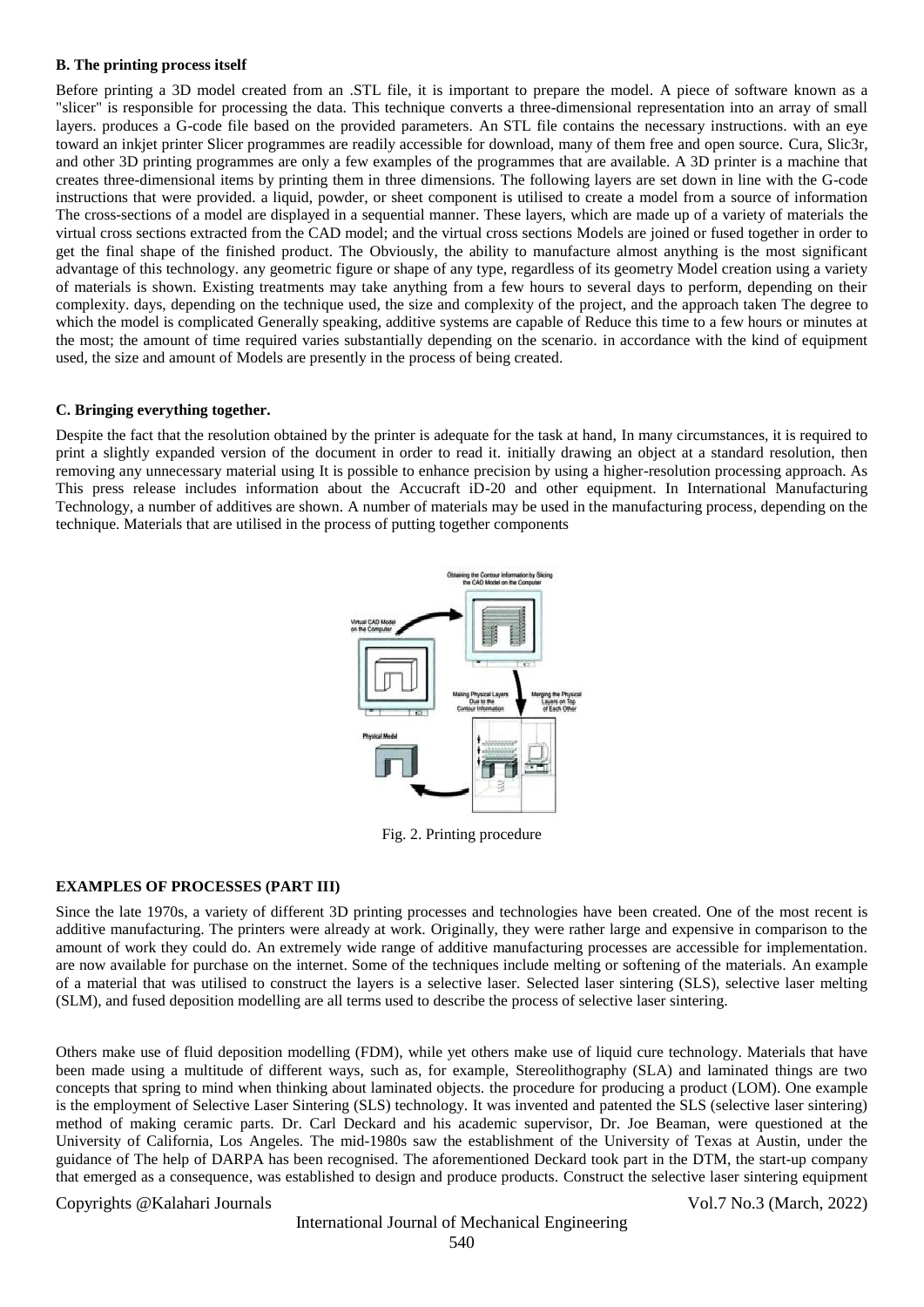that will be utilised in the production process to complete the project. 2001 was a year of transformation for many people. DTM was acquired by 3D Systems, which is the company's major competitor.

The selective laser developed by Deckard was the topic of a recent patent filing. Sintering process patent was obtained in January 1997, and it has since expired. in the month of January of this year (2014) SLS (selective laser sintering) is a 3D printing process that uses lasers to create objects. Using a laser as the power source, the process of sintering may be completed quickly and efficiently. a powdered material (typically metal), with the laser focused at certain points on the substance The material is bonded together in space indicated by a 3D representation, resulting in the creation of a 3D representation. foundation that is both sturdy and solid Selective laser melting is based on a process that is quite similar. Despite the fact that SLM and sintered materials are both based on the same concept, sintered materials are fully melted before being sintered. providing for a wide range of characteristics (crystal structure, porosity). SLS , which is a relatively new technology that has so far mostly been used in the pharmaceutical business, This material is utilised for additive manufacturing as well as for small-scale manufacturing. parts. The number of available opportunities increases in tandem with the expansion of the manufacturing sector. Introductory phase of additive manufacturing technology into the commercial marketplace improves.



Fig. 3. Selective laser sintering

Melting based on Fusion Deposition Modeling (FDM) S. Scott Crump devised the fused deposition modelling (FDM) process in the late 1980s, and it was first employed in a production environment in 1990. provided by the corporation Stratasys Following the expiry of the patent on this process, a third party will be able to use it.

A thriving open source development community sprung up around this kind of 3D printer, and commercial variants based on this technology started to appear on the market shortly afterwards.

As a result, the cost of FDM technology has fallen by a factor of two, making it more affordable. Since its inception, the firm has expanded by orders of magnitude in size. The strategy that has been taken in this circumstance is the A model is generated by extruding small beads of material, which are subsequently moulded into a desired shape. Layers of hardening are created as a result of this process. a plastic filament or wire that is used in thermoplastic applications The unwinding of material that has been twisted into a coil is taking place in order to deliver material to an appliance The extrusion machine's nozzle is seen here. The nozzle tip heats up the material that is being sprayed. to a certain temperature and regulates the amount of water that flows in and out. Stepper motors are often utilised to move the items across the workspace. altering the flow rate to suit requirements by moving the extrusion head in the z-axis in compliance with the prescribed parameters It is possible to move the head in both horizontal and vertical directions at the same time. Control of the mechanism is exercised in both the horizontal and vertical planes of movement. the application of a computer-aided manufacturing (CAM) software programme using a microcontroller or microprocessor as a platform.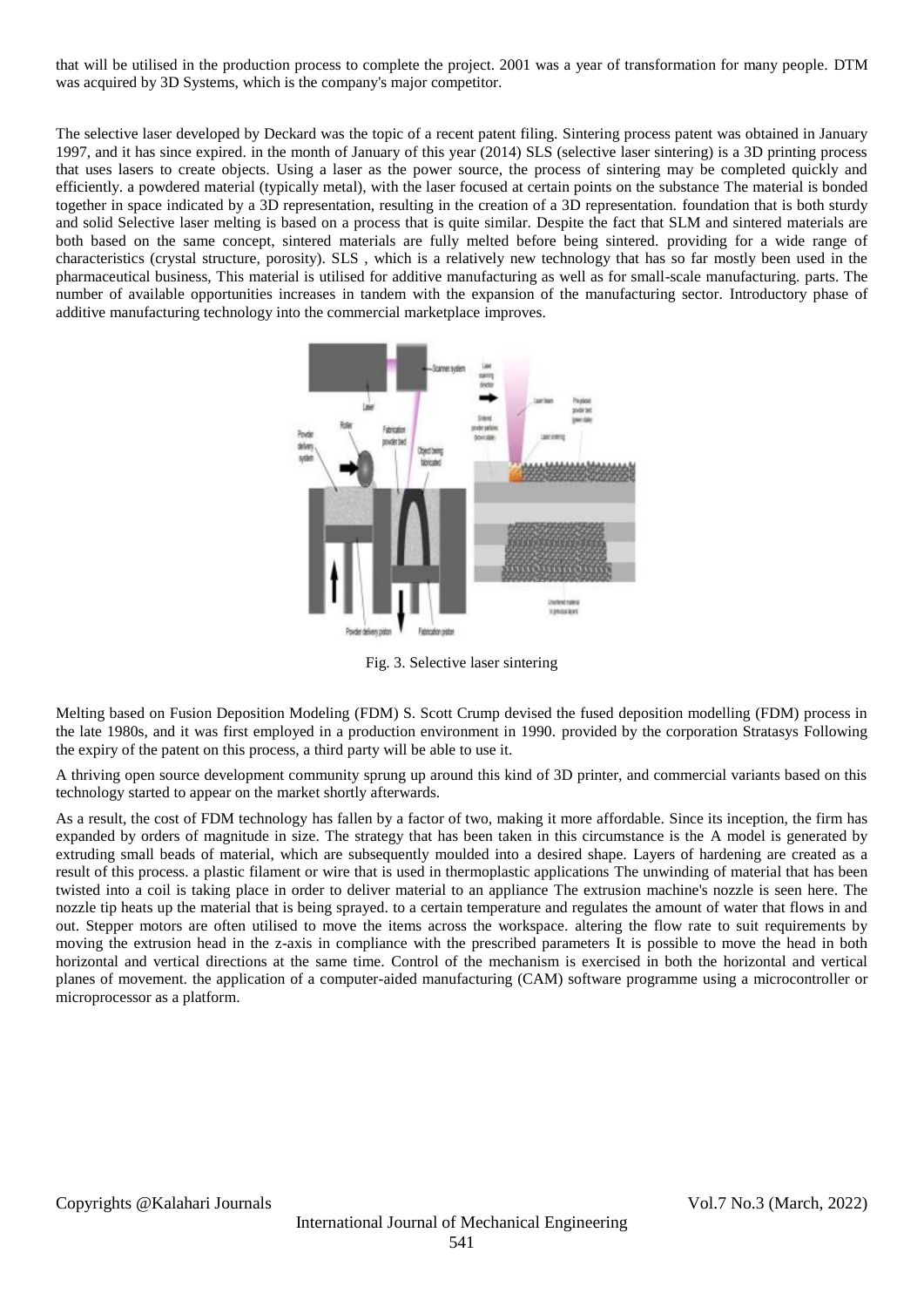

Fig. 4. Fused deposition modelling

#### **C. Stereolithography**

In the early 1980s, stereolithography was created, and it is still widely used today as a 3D printing process. In order to enable engineers to quickly build prototypes of their own ideas, 3D printing was invented with the purpose of speeding up the prototyping process.a longer period of time and in a more effective manner The first and most important consideration is technology. The word first appeared in print in 1970. Dr. Hideo Kodama is a Japanese physician who practises in the United States. Initially, a researcher came up with the idea for the current tiered approach to issue resolution. In stereolithography, ultraviolet light (UV radiation) is utilised to cure photosensitive materials. polymers. Before Chuck Hull filed his own case in July 1984, he was the subject of another litigation. Alain Le Mehaute has filed a patent application for the invention, which is now pending. Stereolithography is a technique for creating three-dimensional images. The French inventor's patent is protected by law. This application was turned down by the General Electric Company of France (GE). CILAS, as well as the organisation (The Laser Consortium). Le Mehaute believes that discarding one's possessions implies a problem with one's self-esteem. France is a world leader in technological innovation. Stereolithography is a kind of three-dimensional printing that is used to create models. 3D printing technology is used to generate models, prototypes, and other designs for many purposes. Layer-by-layer photo alteration is used to generate patterns, which is accomplished via the usage of Photoshop. Polymerization is a chemical reaction in which light causes molecules to join together to create chains. Polymers are generated when molecules form a chain and link together to form a solid. [1] Individuals who It is then necessary to create the three-dimensional solid's body out of polymers. Researchers had conducted earlier studies in the area in the 1970s, but the results were never made public since the findings were kept confidential. Charles (Chuck) W. Hull coined the phrase in 1986, and it has been in widespread usage since then. when he received a patent for the process he invented Following that, he went on to form 3D Systems Inc. with the purpose of making his innovation a commercially viable product .



Fig. 5. Stereolithography

Copyrights @Kalahari Journals Vol.7 No.3 (March, 2022)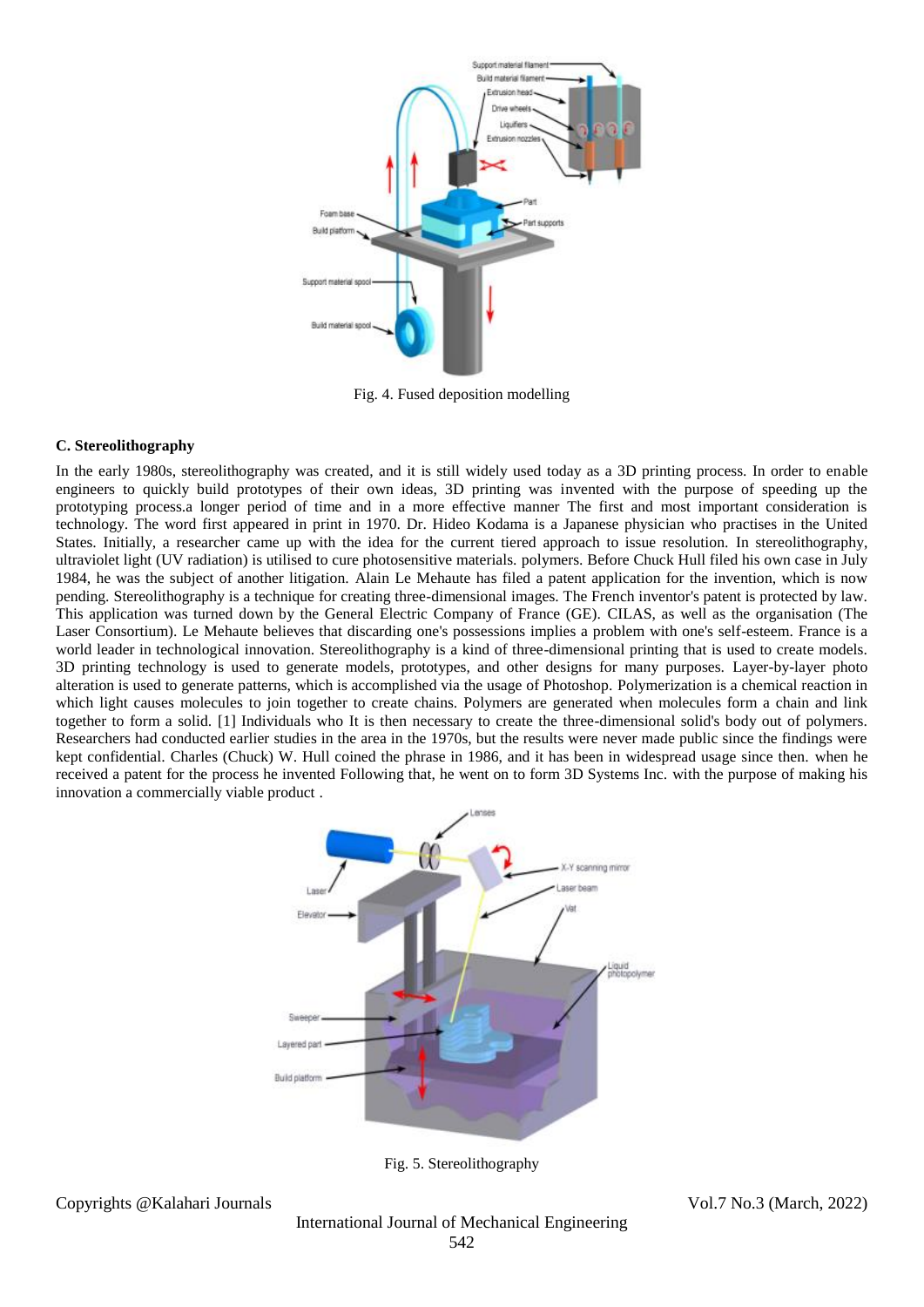#### **D. Laminated Object Manufacturing**

Using 3D printing, Helisys Inc. has developed a process that may be used in medical applications (now Cubic Technologies). There are many steps involved in the process, which includes the combining of layers of adhesive-coated paper, plastic, or metal laminates in a sequential pattern. Laser cutters are used to fit the pieces together and then cut them into the required shape. Objects printed using this method may also be manufactured in a variety of different methods. Following the completion of the printing process, the object may be further customised via the use of machining. a typical illustration The layer resolution for this approach is governed on the material that is being used. The material's thickness may vary from one to a number of layers, depending on the use. A copy is made up of a number of pieces of paper.



Fig. 6. Laminated Object Manufacturing

#### **IV. 3D PRINTER MATERIAL**

Following are the materials which can be used with the Accucraft i250 and their properties.

#### **A. Acrylonitrile Butadiene Styrene [ABS]**

This has been one of the most often used materials in 3D printing from the beginning of the technology's existence. Due to the fact that it is very robust, slightly flexible, and lightweight, and that it can be easily extruded, it is an excellent option for a wide range of applications. This material is particularly well suited for 3D printing. Extrusion of this material requires less force than that of other materials. In the case of PLA, which is another commonly used 3D filament, the results are almost identical. This As a consequence of this characteristic, the extrusion of small parts becomes more easier.

An unfavourable point of view The most significant drawback of ABS is that it requires a greater operating temperature. It is composed entirely of glass. The transition temperature is around 105 degrees Celsius, and the temperature is roughly When ABS is being printed, temperatures ranging from  $210^{\circ}$ C to  $250^{\circ}$ C are often used. materials. Another drawback of this material is that it is rather hefty in weight. During the printing process, a large number of gases are released that might be dangerous to dogs. also includes people who suffer from respiratory difficulties. As a consequence, 3D printers are required to maintained in a wellventilated area In addition, a great recommendation would be to Because of the high cost of printing, it is best not to breathe in the fumes while working. When it comes to 3D materials, ABS is the least priced, which makes it the most popular choice among consumers. Until recently, the printing industry was a closed shop.

Technical Specifications:

- Density- 1-1.4 gm/cm3
- $\Box$  Dielectric constant- 3.1 to 3.2
- □ Dielectric Strength [Breakdown Potential] 15-16

kV/mm [0.59-0.63 V/mil]

- □ Elastic modulus- 2 to 2.6 GPa
- □ Elongation at break- 3.5 to 50%
- $\Box$  Flexural modulus- 2.1 to 7.6 GPa

Copyrights @Kalahari Journals Vol.7 No.3 (March, 2022)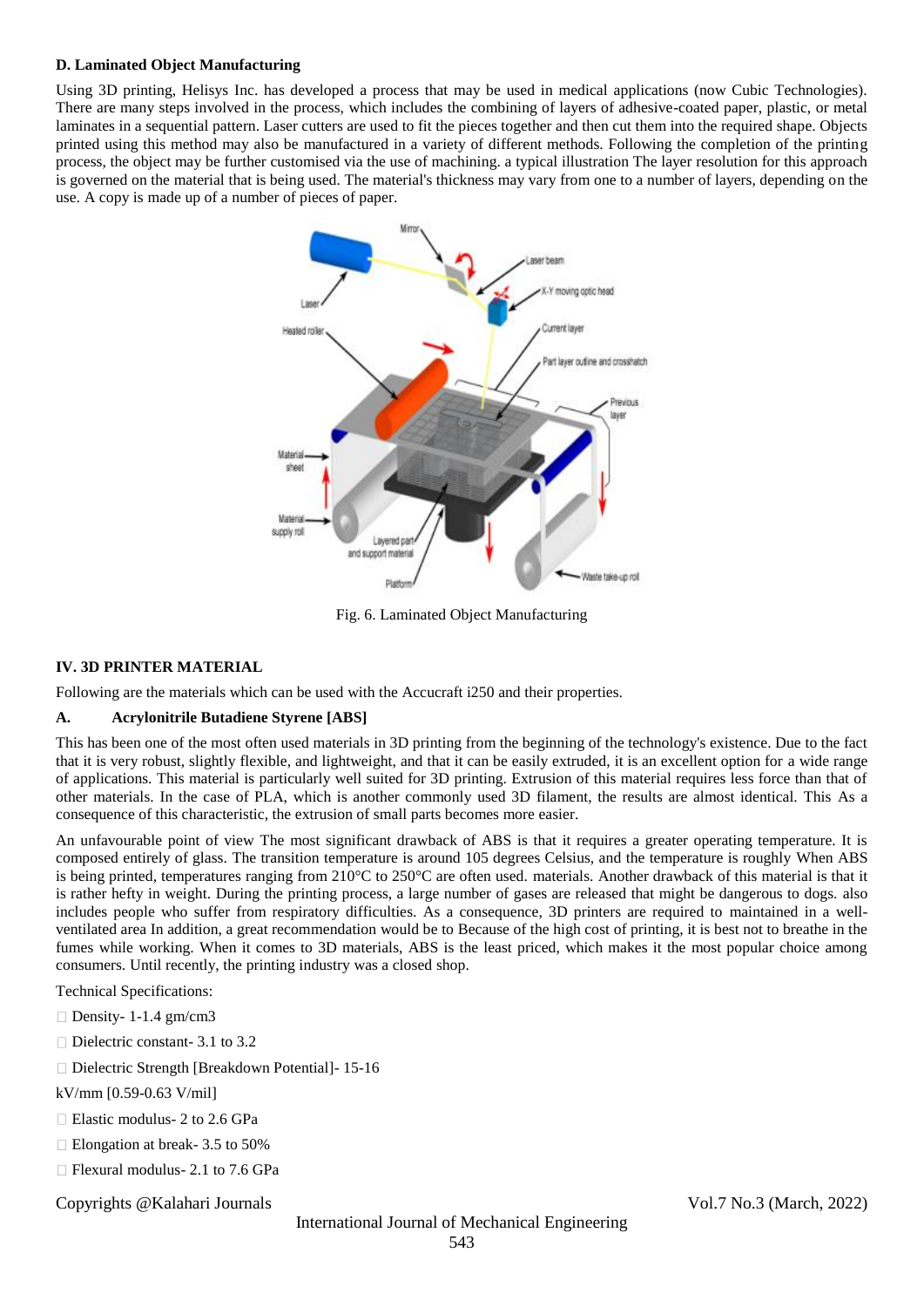$\Box$  Flexural strength- 72 to 97 MPa

 $\Box$  Heat deflection temperature at 1.82 MPa -76 to

### 110°C

 $\Box$  Heat deflection temperature at 455 KPa-83 to

110°C

 $\Box$  Strength to weight ratio- 37 to 79 kN-m/kg

 $\Box$  Tensile strength: 37 to 110 MPa

 $\Box$  Thermal expansion- 81 to 95  $\mu$ m/m-K

Material Properties of Acrylonitrile Butadiene Styrene [ABS]

□ Temperature - 225°C

Flow Tweak - 0.93

Bed Temperature - 90°C

 $\Box$  Bed Preparation - apply glue stick 2 layer & then abs glue 1 layer

# **B. Poly Lactic Acid [PLA]**

Another popular material among 3D printing enthusiasts is polylactic acid (PLA), which is derived from maize and is biodegradable. It is also used in medical applications. Plastic that is biodegradable and recyclable is known as polypropylene (PP). made from renewable materials that are naturally occuring As a result, PLA materials are being researched and produced. They are more environmentally friendly when compared to other types of plastic. materials. The second distinguishing characteristic of PLA is its adaptability. Biocompatibility refers to the capacity of a product to work effectively with the human body. PLA is composed of a variety of distinct constituents. The material is harder than ABS and melts at temperatures of 180 degrees Celsius. The temperature is 220°C, which is lower than the temperature of the ABS. In the construction industry, a transition material such as PLA glass is utilised to join two distinct kinds of materials together. When the temperature is between 60 and 65 degrees Celsius, the materials PLA and PP are employed to make the product. ABS might be a fantastic solution for any of your projects, depending on their complexity and the resources available.

#### **Technical Specifications**

 $\Box$  Density - 1.3 g/cm<sup>3</sup> (81 lb/ft<sup>3</sup>)

Elastic (Young's, Tensile) Modulus - 2.0 to

2.6 GPa (0.29 to 0.38 x 10<sup>3</sup> psi)

□ Elongation at Break - 6.0 %

 $\Box$  Flexural Modulus - 4.0 GPa (0.58 x 10<sup>6</sup> psi)

 $\Box$  Flexural Strength - 80 MPa (12 x 10<sup>3</sup> psi)

 $\Box$  Glass Transition Temperature - 60 °C (140 °F)

 $\Box$  Heat Deflection Temperature At 455 kPa (66 psi) -

65 °C (150 °F)

 $\Box$  Melting Onset (Solidus) - 160 °C (320 °F)

 $\Box$  Shear Modulus- 2.4 GPa (0.35 x 10<sup>6</sup> psi)

 $\Box$  Specific Heat Capacity - 1800 J/kg-K

 $\Box$  Strength to Weight Ratio - 38 kN-m/kg

 $\Box$  Tensile Strength : Ultimate (UTS) - 50 MPa (7.3 x)

 $10<sup>3</sup>$  psi)

 $\Box$  Thermal Conductivity - 0.13 W/m-K

 $\Box$  Thermal Diffusivity - 0.056

Material Properties of Poly Lactic Acid [PLA]

□ Temperature - 180°C

 $\Box$  Flow Tweak - 0.95

Bed Temperature - 60°C

Copyrights @Kalahari Journals Vol.7 No.3 (March, 2022)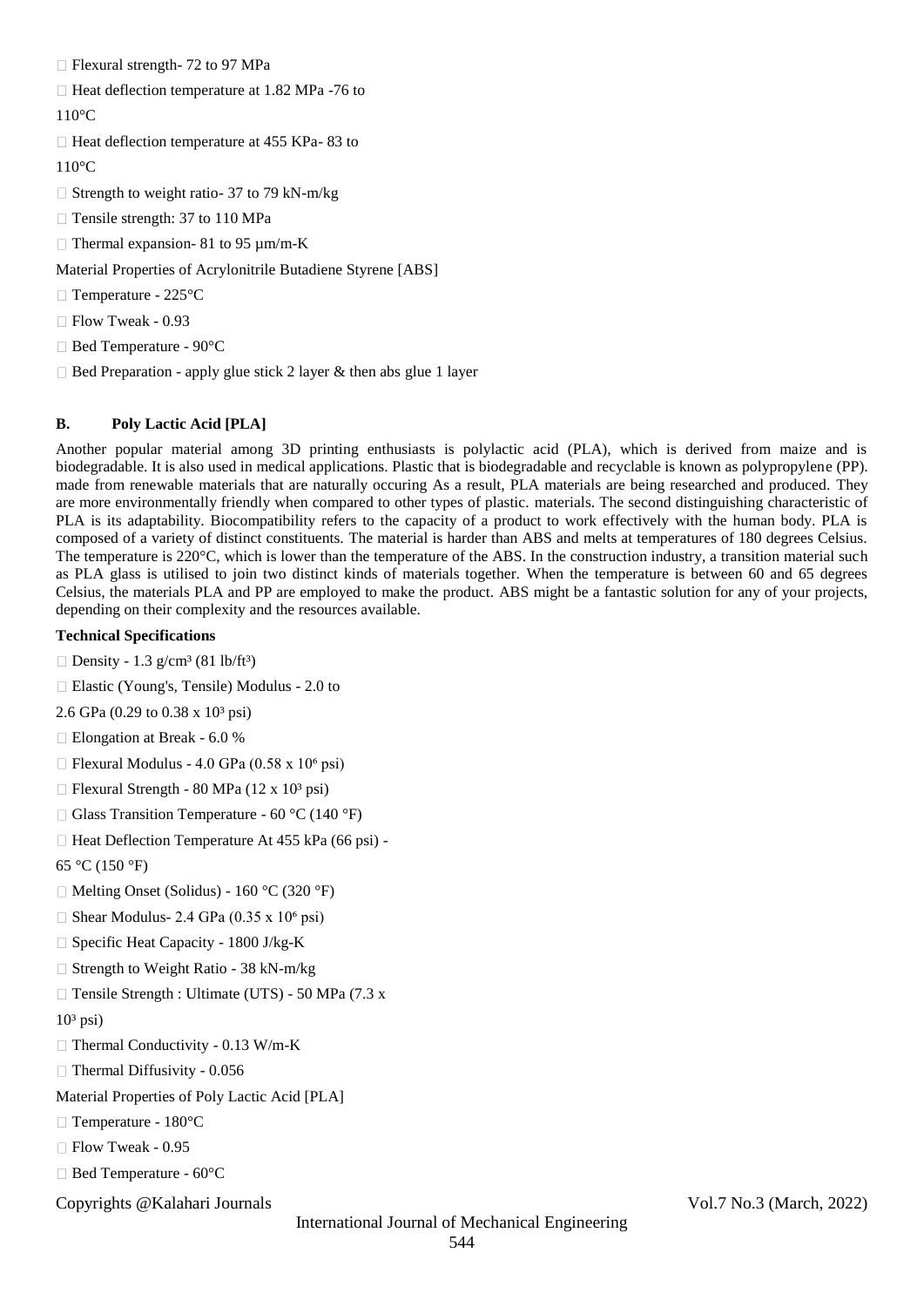$\Box$  Bed Preparation - apply glue stick 2 layer.

#### **C. High Impact Polystyrene [HIPS]**

HIPS filament is manufactured from a substance known as High Impact Polystyrene (HIPS), and it is another another example of support 3D materials to consider.This kind of material is often used in the food sector for packaging purposes. It is also used in the packaging of CD discs and the production of trays in the food industry. medicine This filament is naturally dazzling white in colour, and it is made of nylon. It is also biodegradable, so there is no negative impact when it is disposed of. placed in close physical touch with a human or animal body HIPS Curling and adhesion issues may occur with filaments, and this can be problematic. lowered by employing a heated bed during the printing. HIPS substance that may be employed as a support framework throughout the construction process colourless liquid hydrocarbon was used for printing, and then it was dissolved in it. Solution.

### **V.ADVANTAGES**

The ability to create ideas more rapidly using 3D printing results in a shorter time to market.

Being able to print an idea on the same day that it is conceived decreases the amount of time that a notion would have needed to develop if it were not possible to print it immediately.

decreasing the length of time from months to a few days, enabling firms to stay one step ahead of the competition being a step ahead of the competition

Save money by using prototype injection moulding equipment and procedures.

Investing in a production run requires considerable financial resources. The 3D printing technique is a kind of additive manufacturing.

It is possible to construct components and/or tools by following this process. additive manufacturing occurs at rates that are far lower than those of traditional production. machining.

3: Reduce the likelihood of failure by testing designs before they are implemented.

Investing in a high-end moulding tool is a wise investment that will pay off in the long run.

To be more specific, there is a lot of 3D printed plastic. 3D printing is far less costly than traditional manufacturing.

It is preferable to utilise a test prototype rather than modifying or updating an existing mould.

Responses to the prototype: You may test the market by asking individuals what they think of the product.

Putting it on exhibit at a tradeshow, showing it to consumers, or requesting donations are all examples of how you might use it.

Pre-selling on Indigo or Kick-starter may be a good way to generate money for your project. Getting

The response of the customer to the items before they are actually put into production When establishing whether or not a product has a market, the process of manufacturing is quite useful. potential.

The ability to feel something is something that cannot be replicated in an image or virtual reality experience.

A prototype is a representation of how something feels when seen on a computer screen. you hold it in the palm of your hand To be assured that a piece of furniture is comfortable and fits well, you should test it out first.

Despite the fact that the product seems to be flawless, you must really touch it, use it, and test it.Sixth, personalise it: All components are manufactured in a conventional mass-production environment.

Regardless matter whether the product comes off the assembly line or out of the mould, it should have the same appearance. With

With 3D printing, it is possible to personalise and manufacture a component that is one-of-a-kind for a specific application. customised to meet the needs of the customer, allowing for the creation of specialised medical equipment

Individuals are encouraged to explore their ideas in novel ways as a result of this programme.world.

7. Develop your imagination: With the current craze for digital art, it is vital to expand one's creative capabilities.

When it comes to architecture and design, not only are the options growing in number, but they are also getting more diversified.

limitless. It is now possible to 3D print almost anything, and the practise is growing more popular.

Consider what you'll see after you've completed your drawing, whether it's virtual or physical. A few words about the subject

It is possible for an idea, concept, dream, or invention to come to realisation in a relatively short amount of time.make the transition from a fundamental notion to a final product component

8. Do You Have Square Holes in Your Walls? There is no problem with the limitations of standardisation.

For many years, machining has been a stumbling block in the development of new products. Consequently, as a consequence of With the breakthroughs in additive manufacturing, the possibilities are almost unlimited.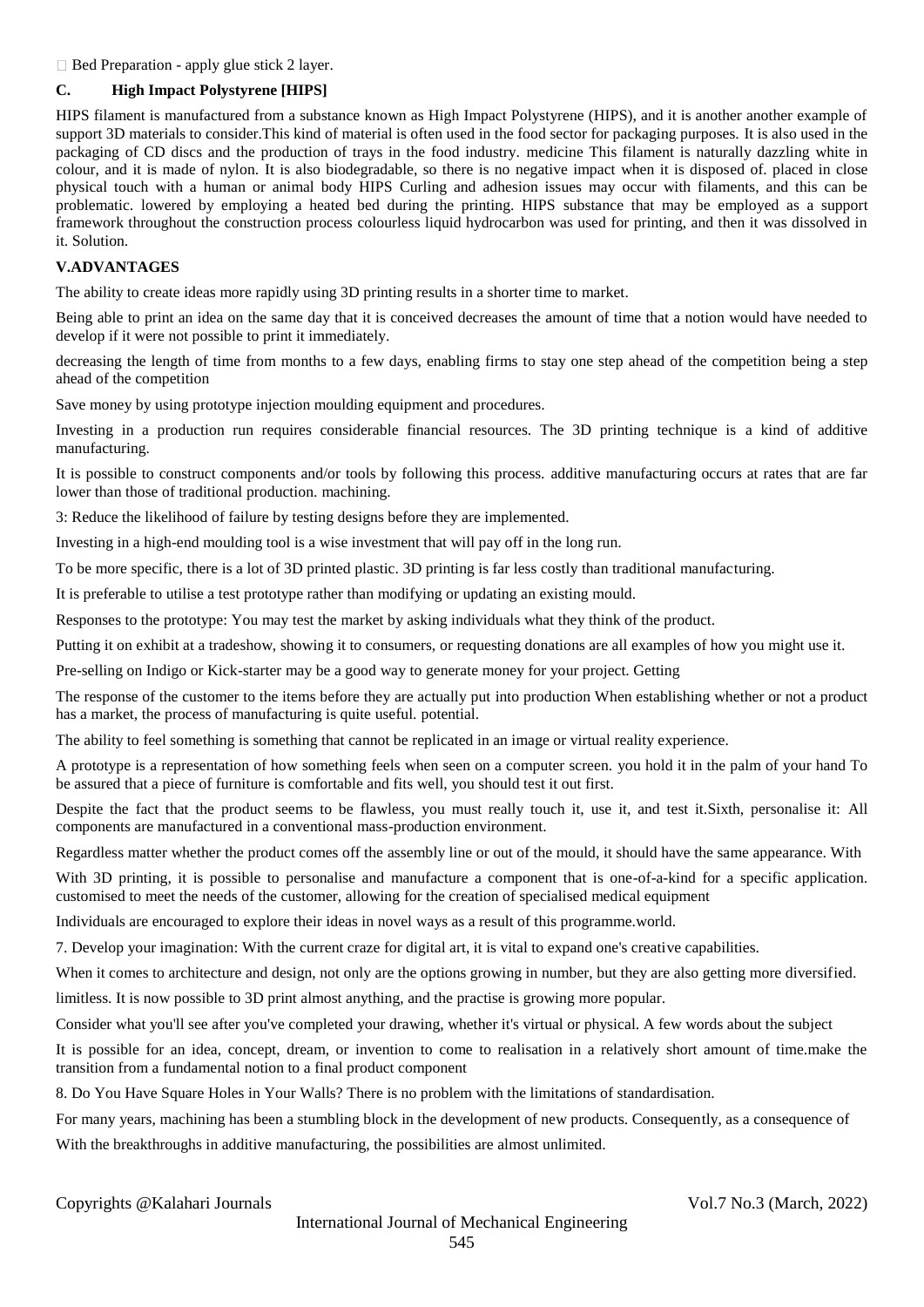It is possible to build geometry that was previously impossible to produce; for example,The ability to create holes that change direction, ridiculous overhangs, and other similar features is now accessible to you. It is theoretically possible, and in fact, rather simple, to manufacture

9. The ability to fail fast and inexpensively: 3D printing allows products to fail quickly and inexpensively. The capacity of a developer to make breakthroughs during the development process's early stages the cost of items is relatively low, resulting in higher quality and less waste Dead ends that are very pricey.

#### **VI. DISADVANTAGES**

1. Intellectual property issues: Because of the ease with which 3D copies may be created using 3D technology, there is worry regarding the preservation of intellectual property rights in the United States of America. The availability of blueprints is a critical element in this process.

When dealing with for-profit organisations, it is possible that online free of charge may be subject to change. are interested in making a profit from this new technical development Limitations on size: At the time, 3D printing technology is only accessible in modest quantities. We are limited in our options due to space constraints. Even the most gigantic of objects are still not permitted. Construction of the building is feasible when 3D printers are utilised to create it.

3. Raw material limitations: At the time, 3D printers are only capable of printing with a limited number of different kinds of materials.

It is usual practise to work with around 100 distinct raw materials at one time. This is an example of When compared to the vast array of raw materials accessible, this is little.

Traditional manufacturing procedures make use of a variety of materials. It is necessary to do more research.

Develop techniques that will enable 3D printed objects to be employed in a variety of applications is essential.

more long-lasting and durable in nature Fourth, the cost of printers stays the same. The cost of obtaining a 3D printer remains same. It is out of reach for the average homeowner due to its high cost of acquisition.

Additional 3D printers are required in order to generate a varied range of things, which increases the cost. a number of different types of merchandise Additionally, printers that are capable of producing are available. Color printing is more costly than monochrome printing because colour printing requires more ink. objects.

There will be a decline in manufacturing employment as a result of the introduction of new technology, as there has been with every new technology.

Employment in the manufacturing sector is predicted to drop. This disadvantage might have a detrimental influence on your business.

economic development in emerging countries in the third world has had a huge impact China, in particular, is heavily dependent on a large number of low-skilled people to meet its needs.jobs.

Unchecked production of potentially hazardous things, such as the Liberator, is another major concern.

The world's first 3D-printed working handgun proved how easy it is to construct one of these devices.If one had access to manufacturing facilities, it would be possible to build one's own weapons from scratch.

Governments will be forced to take action as a result of the design and the usage of a 3D printer. Conceive of tactics and ways for correcting this possibly dangerous tendency

#### **VII. APPLICATIONS**

1. The Aeronautics and Aerospace industries are pushing the boundaries of geometric design complexity; the growth and continuous improvement of the vehicles need that the components become more complicated in their geometric design. even as the size of the vessels increases, more efficient and precise grow smaller in size As a result, design optimization is very necessary. contributing to the advancement of the industry It is possible to optimise a design. When employing typical production procedures, this might be difficult. Consequently, most engineers have turned to 3D Printing for assistance.

2. To assist in the creation of innovative products for the medical and pharmaceutical industries. The technologies are being used in the dentistry industry to create new products. Dental crown designs are created for use in the subsequent metal casting process. and in the production of tools over which plastic is being To create dental aligners, a vacuum is generated.

3. 3D printing has shown to be beneficial in the jewellery industry. This is extremely upsetting. This topic has piqued the curiosity of many people.

The level to which 3D printing can and will contribute to the growth of this firm will determine whether or not it is allowed or refused. There are several advantages to 3D printing, ranging from the greater design freedoms made available by 3D CAD and 3D printing to the improved efficiency of 3D printing. 3D printing offers many advantages. The use of 3D printing is becoming

Copyrights @Kalahari Journals Vol.7 No.3 (March, 2022)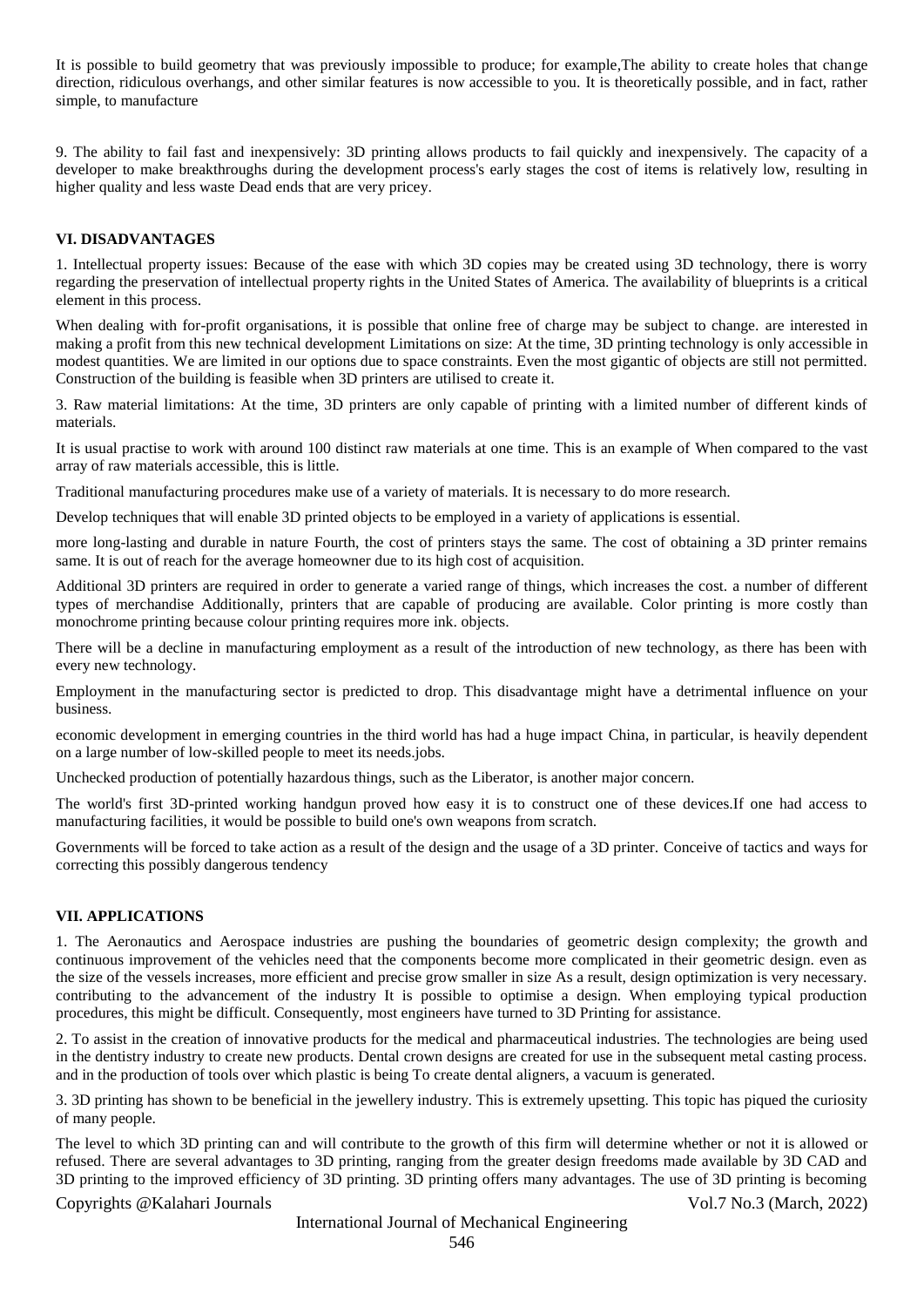more widespread. A positive development in the field of traditional jewellery making is the constant development and improvement of existing techniques. a strategy for controlling 3D printed output that avoids many of the difficulties that have previously been encountered is being developed already taken and executed measures in the prior period of time Architecture models have been a frequent use for 3D modelling software programmes, and this has been true for quite some time.

Three-dimensional printing technologies that are used to create perfect replicas of real-world objects are known as additive manufacturing procedures. Here you will find models of an architect's conception, which will be explained in detail. It is a lowcost solution that can be implemented quickly due to the design freedom it provides. There are techniques for making items that are rapid, simple, and economically feasible that are being used.

3D CAD, BIM, and other digital data sources are used to create accurate copies of detailed models. The knowledge that architects need to perform their job comes from many different sources. Fourteenth, as the quality and efficiency of 3D printing technologies have improved, they are becoming more commonly used.

It is well known that one business, which is renowned for its ability to resolve conflicts and develop more flexible materials, is headquartered in the United States.

Because of its history of experimenting with and making outlandish claims regarding numerous items, it has established a reputation for doing so. Everyone's attention is drawn to the subject. Without a doubt, we're talking about the fashion business in this particular instance. Objects created via the use of 3D printing technology

Shoes, headpieces, hats, and handbags are among the fashion accessories that are growing more fashionable. All of them were successful in getting access to international airport runways, despite the difficult circumstances.

#### **CONCLUSION**

This article begins with an introduction to 3D printing, which is followed by a brief history of the technology. The second half of the article is devoted to 3D printing applications. In the next section, we will show 3D printing, as well as the manufacturing process itself. A significant deal of detail is provided in this paper about the 3D-printing procedures that are used, as well as the properties of the 3D-printer materials that are employed in the process. Our conclusion has been summarised in order to provide you with the most crucial elements you should remember. In addition to its advantages, three-dimensional printing has a lot of drawbacks. Here are some of them. technology. It is possible to get to the conclusion that 3-D printing is advantageous in some situations. However, this is not always the case. In order to understand the importance of technology as well as its social influence on the world around us, it is becoming more vital to do so. Each day, they are there, and their presence has an influence on human lives, economic well-being, and the capacity of the ecosystem to maintain itself. Currently, society may be summarised as follows:

The use of 3D printing technology has the potential to change the trajectory of human history. It is possible that developments in three-dimensional (three-dimensional printing) technology will have a profound impact on whole sectors of the economy. creating enhancements to the methods through which we manufacture goods and create their output items that are available to customers all around the world With the aid of a computer, a scan or design of an object may be accomplished quickly. Later, the computeraided design programme was dismantled and partitioned into smaller pieces. It is possible to construct a three-dimensional item composed of layers that may then be printed out in three dimensions. As previously shown, 3D printing has the potential to have a beneficial influence on society. In almost all elements of human needs, including but not limited to those related to, but not limited to, but not limited to, Developed by Abraham Maslow, Maslow's hierarchy of needs is a theory of motivation that helps people achieve their goals. The absence of a loved one's presence may not be completely filled, but it may be possible to considerably reduce the severity of the situation with a specialised product.

This system will give companies and consumers with rapid and easy access to data. Manufacturing may be carried out in any scale or number, with the only limitation being the inventiveness of those who take part in the practise. imagination. 3D printing does not have the capability of generating quick prototypes at this time, but it has the potential to do so in the future. It is possible to build custom-made items that are reliable and easily replicated. product that, as a consequence of technological advancements, may nevertheless be made at a reduced cost The automation of manufacturing processes, as well as the distribution of finished goods, are two critical components of the manufacturing industry. Automation of manufacturing processes is one of the most significant components of the manufacturing sector needs.